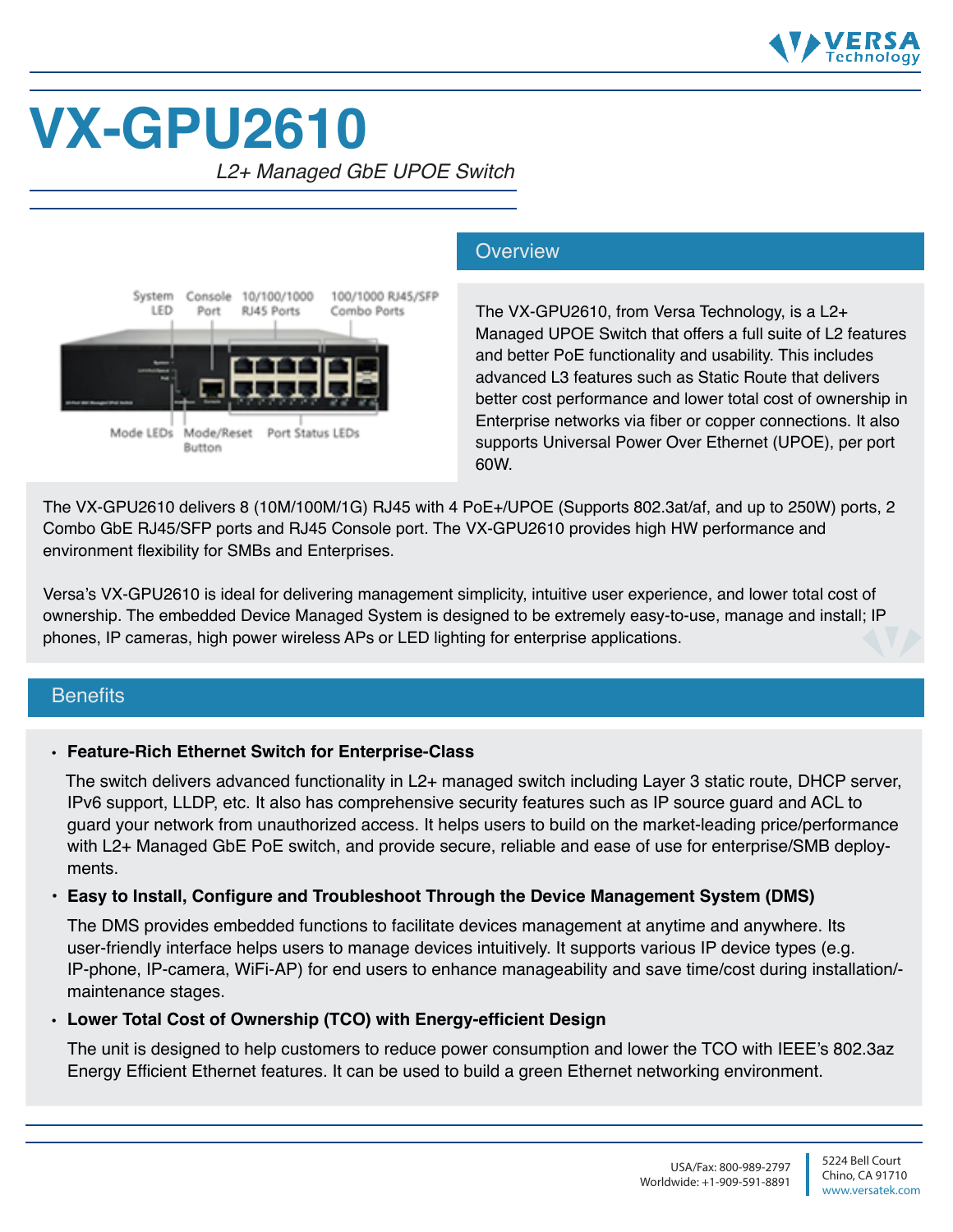

#### • **Universal Power over Ethernet Design**

Universal Power Over Ethernet (UPOE), which extends the IEEE Power over Ethernet Plus (PoE+) standard to double the power per port to 60 watts, options to power IP devices with power-saving features like Power scheduling and PoE configuration.

#### **Key Features**

- L2+ Managed features provide easier manageability, robust security and QoS.
- Built in Device Management System (DMS)
- DHCP Server
- IPv4/IPv6 Management
- PoE Port configuration and scheduling
- Dual hot-swappable 1440W power supply
- Support Universal Power over Ethernet (UPOE), 60W, standard
- IEEE 802.3az EEE Energy Efficient Ethernet standard for green Ethernet

# **Specifications**

| <b>Port Configuration</b>      | • 8 RJ45 (10M/100M/1G)<br>• 2 RJ45/SFP Combo Uplinks (100M/1G)<br>• RJ45 Console                                                                                                                                                                                                       |
|--------------------------------|----------------------------------------------------------------------------------------------------------------------------------------------------------------------------------------------------------------------------------------------------------------------------------------|
| <b>Hardware</b><br>Performance | • Forwarding Capacity: 14.88 Mpps<br>• Switching Capacity: 20 Gbps<br>$\cdot$ Mac Table: 8 K<br>• Jumbo Frames: 9216 Bytes                                                                                                                                                             |
| Environmental<br>Range         | • Operating Temperature: 0 to 40 $\degree$ C (32 $\degree$ to 104 $\degree$ F)<br>• Storage Temperature: -20 $^{\circ}$ to 70 $^{\circ}$ C (-4 $^{\circ}$ to 158 $^{\circ}$ F)<br>• Operating Humidity: $10\% \sim 90\%$ (non-condensing)<br>• Altitude: $<$ 3,000 M ( $<$ 10,000 ft.) |
| Dimension (WxHxD)              | • 220mm x 44mm x 242mm (8.7in x 1.7in x 9.53in)                                                                                                                                                                                                                                        |
| Weight                         | $\cdot$ 5.1 lbs (2.3 kg)                                                                                                                                                                                                                                                               |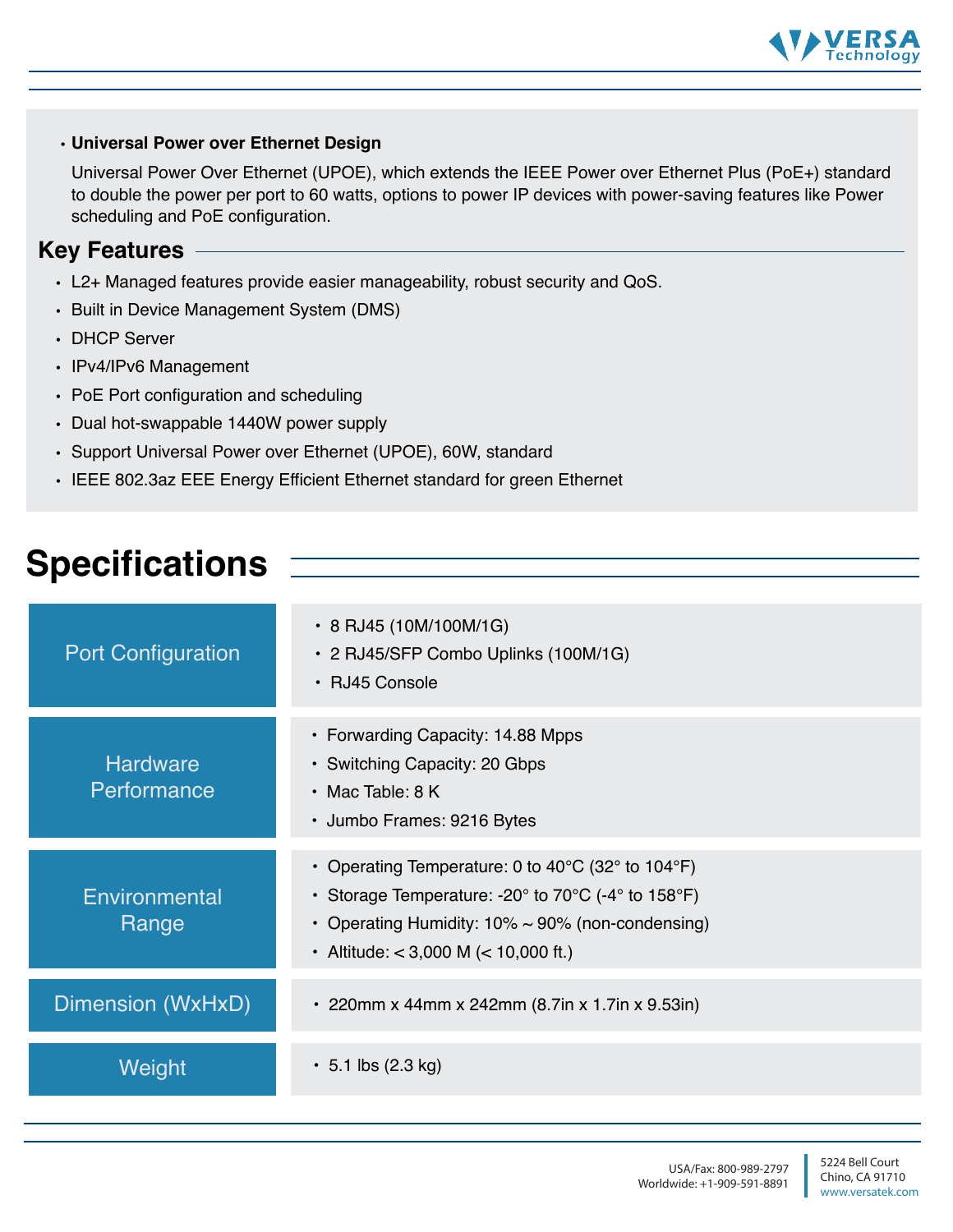

| <b>AC Input Voltage</b>                      | • 100-240 VAC                                                                                                                                                                                                                                                                    |
|----------------------------------------------|----------------------------------------------------------------------------------------------------------------------------------------------------------------------------------------------------------------------------------------------------------------------------------|
| <b>AC Input Frequency</b>                    | $\cdot$ 50 $\sim$ 60 Hz                                                                                                                                                                                                                                                          |
| <b>Software Features <math>\equiv</math></b> |                                                                                                                                                                                                                                                                                  |
| <b>PoE Power</b>                             | Each of port 1-4 support UPOE within available PoE Power<br>$\cdot$ 250W                                                                                                                                                                                                         |
| <b>Regulatory Compliance</b>                 | • CE, FCC Part 15 Class A<br>• EN61000-4-5 (for RJ45 Port, Surge 6KV)                                                                                                                                                                                                            |
| <b>Layer 2 Switching</b>                     |                                                                                                                                                                                                                                                                                  |
| <b>Spanning Tree Protocol</b><br>(STP)       | · Standard Spanning Tree 802.1d<br>• Rapid Spanning Tree (RSTP) 802.1w<br>• Multiple Spanning Tree (MSTP) 802.1s                                                                                                                                                                 |
| <b>Trunking</b>                              | Link Aggregation Control Protocol (LACP) IEEE 802.3ad<br>$\cdot$ Up to 5 groups<br>• Up to 10 ports per group                                                                                                                                                                    |
| <b>VLAN</b>                                  | Support for up to 4K VLANs simultaneously (out of 4096 VLAN IDs)<br>• Port-based VLAN<br>• 802.1Q tag-based VLAN<br>• MAC-based VLAN<br>• Management VLAN<br>• Private VLAN Edge (PVE)<br>• Q-in-Q (double tag) VLAN<br>• Voice VLAN<br>• GARP VLAN Registration Protocol (GVRP) |
| <b>DHCP Relay</b>                            | • Relay of DHCP traffic to DHCP server in different VLAN<br>• Works with DHCP Option 82                                                                                                                                                                                          |

I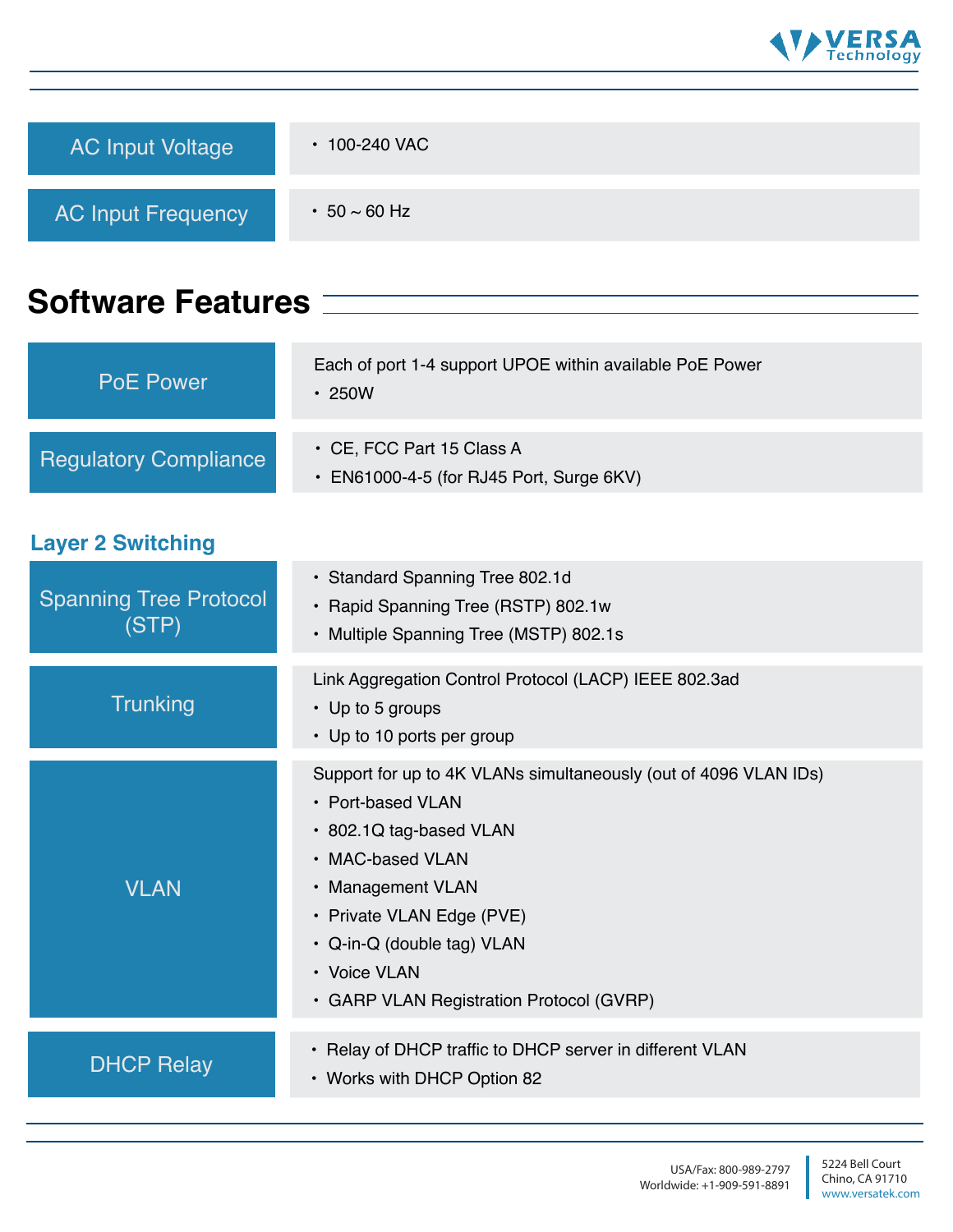

| IGMP v1/v2/v3<br>Snooping | • IGMP limits bandwidth-intensive multicast traffic to only the requesters.<br>Supports 1024 multicast groups                               |
|---------------------------|---------------------------------------------------------------------------------------------------------------------------------------------|
| <b>IGMP Querier</b>       | • IGMP querier is used to support a Layer 2 multicast domain of snooping<br>switches in the absence of a multicast router                   |
| <b>IGMP Proxy</b>         | • IGMP snooping with proxy reporting or report suppression actively filters<br>IGMP packets in order to reduce load on the multicast router |
| MLD v1/v2 Snooping        | • Delivers IPv6 multicast packets only to the required receivers                                                                            |

## **Device Management System (DMS)**

| <b>Graphical Monitoring</b>      | • Topology view: Support intutive way to configure and manage switches and<br>devices with visual relations.<br>• Floor view: It's easy to drag and drop PoE devices and help build you to<br>build smart workforces.<br>• Map view: Enhance efficiency to drag and drop devices and monitor<br>surroundings on a Google map |
|----------------------------------|------------------------------------------------------------------------------------------------------------------------------------------------------------------------------------------------------------------------------------------------------------------------------------------------------------------------------|
| <b>Find my Switch</b>            | • Search your real switches quickly and manage directly                                                                                                                                                                                                                                                                      |
| <b>Traffic Monitoring</b>        | • Display visual chart of network traffic of all devices and monitor every port<br>at any time from switches                                                                                                                                                                                                                 |
| <b>Trouble Shooting</b>          | • Network diagnostic between master switch and devices<br>• Support protection mechanism, such as rate-limiting to protect your devices<br>from brute-force downloading                                                                                                                                                      |
| <b>Layer 3 Switching</b>         |                                                                                                                                                                                                                                                                                                                              |
| <b>IPv4/ IPv6 Static Routing</b> | • IPv4/ IPv6 Unicast: Static routing                                                                                                                                                                                                                                                                                         |
| <b>Security</b>                  |                                                                                                                                                                                                                                                                                                                              |
| Secure Shell (SSH)               | • SSH secures Telnet traffic in or out of the switch, SSH v1 and v2 are supported                                                                                                                                                                                                                                            |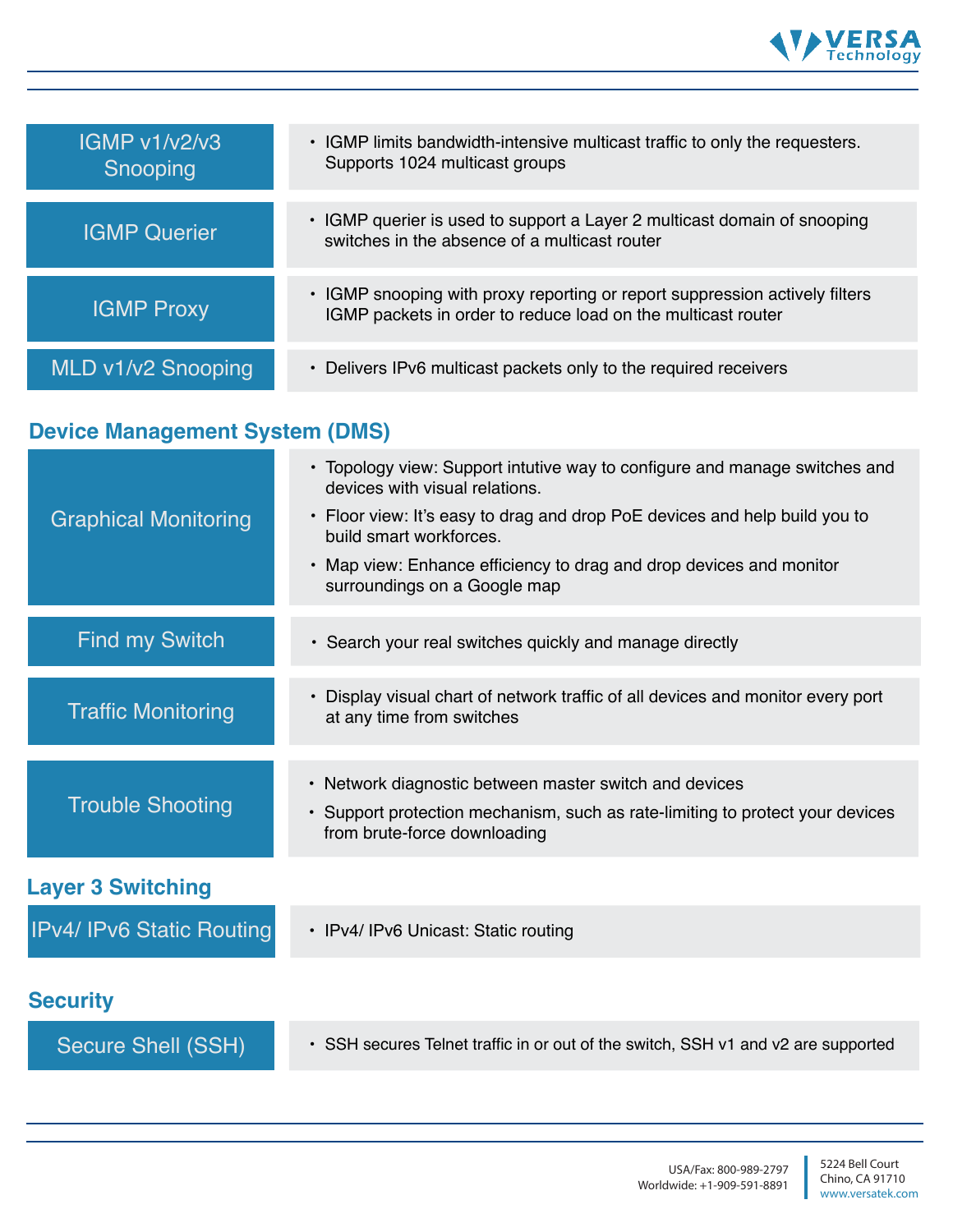

| <b>Secure Sockets</b><br>Layer (SSL)          | • SSL encrypts the http traffic, allowing advanced secure access to the<br>browser-based management GUI in the switch                                                                                                                                                                                                                                            |
|-----------------------------------------------|------------------------------------------------------------------------------------------------------------------------------------------------------------------------------------------------------------------------------------------------------------------------------------------------------------------------------------------------------------------|
| <b>IEEE 802.1X</b>                            | • IEEE802.1X: RADIUS authentication, authorization and accounting, MD5<br>hash, guest VLAN, single/multiple host mode and single/multiple sessions<br>· Supports IGMP-RADIUS based 802.1X<br>• Dynamic VLAN assignment                                                                                                                                           |
| Layer 2 Isolation<br><b>Private VLAN Edge</b> | • PVE (also known as protected ports) provides L2 isolation between clients<br>in the same VLAN. Supports multiple uplinks                                                                                                                                                                                                                                       |
| <b>Port Security</b>                          | • Locks MAC addresses to ports, and limits the number of learned MAC address                                                                                                                                                                                                                                                                                     |
| <b>IP Source Guard</b>                        | • Prevents illegal IP addresses from accessing specific ports on the switch                                                                                                                                                                                                                                                                                      |
| RADIUS/TACACS+                                | • Supports RADIUS and TACACS+ authentication. Switch as a client                                                                                                                                                                                                                                                                                                 |
| <b>Storm Control</b>                          | • Prevents traffic on a LAN from being disrupted by a broadcast, multicast, or<br>unicast storm on a port                                                                                                                                                                                                                                                        |
| <b>DHCP Snooping</b>                          | • A feature acts as a firewall between untrusted hosts and trusted DHCP<br>servers                                                                                                                                                                                                                                                                               |
| <b>ACLs</b>                                   | Supports up to 256 entries. Drop or rate limitation based on:<br>• Source and destination MAC, VLAN ID or IP address, protocol, port<br>• Differentiated services code point (DSCP) / IP precedence<br>• TCP/ UDP source and destination ports<br>• 802.1p priority<br>• Ethernet type<br>• Internet Control Message Protocol (ICMP) packets<br>$\cdot$ TCP flag |
| <b>Quality of Service</b>                     |                                                                                                                                                                                                                                                                                                                                                                  |
| <b>Hardware Queue</b>                         | · Supports 8 hardware queues                                                                                                                                                                                                                                                                                                                                     |

ı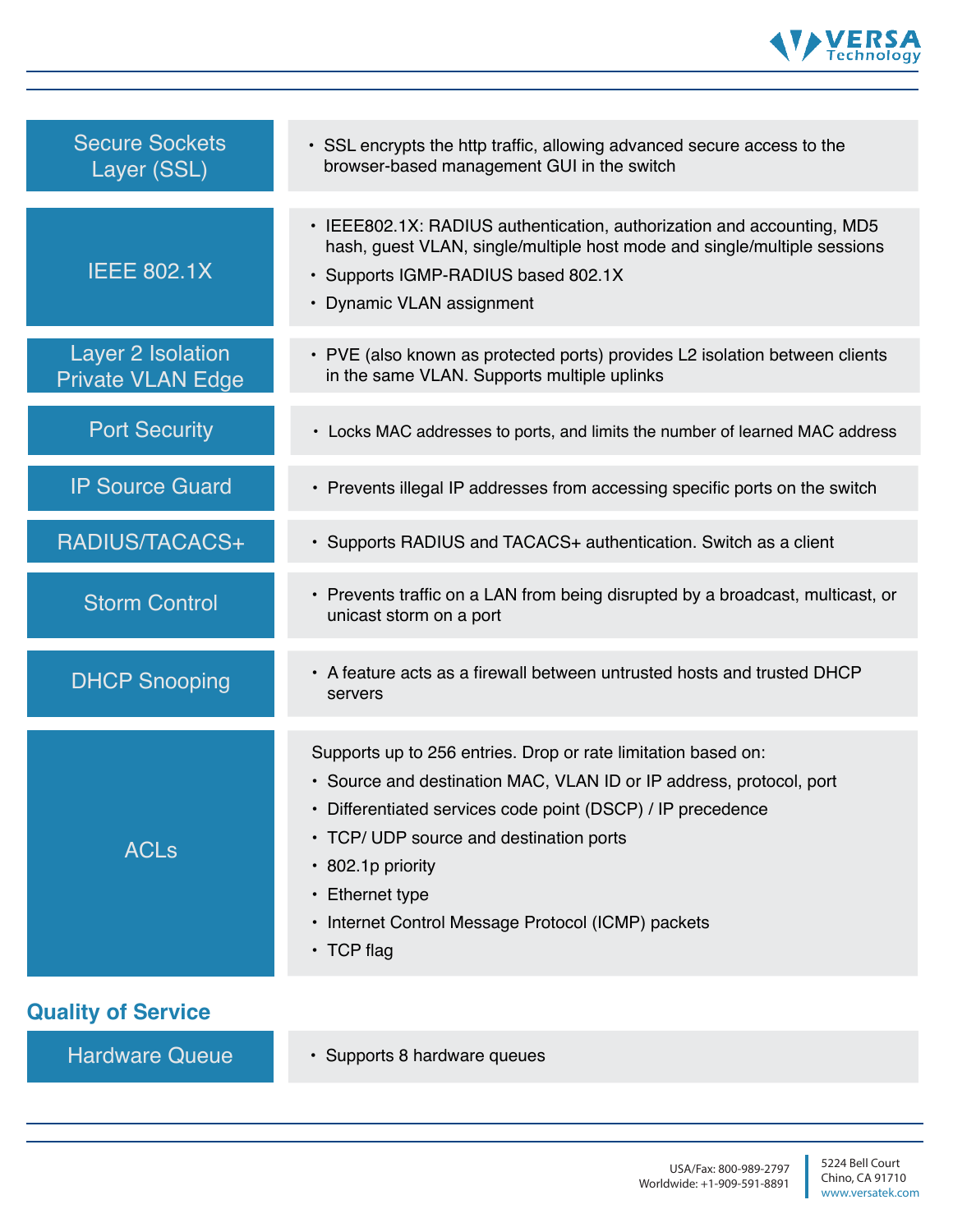

| Scheduling                         | • Strict priority and weighted round-robin (WRR)<br>• Queue assignment based on DSCP and class of service                                                                                                                              |
|------------------------------------|----------------------------------------------------------------------------------------------------------------------------------------------------------------------------------------------------------------------------------------|
| <b>Classification</b>              | • Port based<br>• 802.1p VLAN priority based<br>• IPv4/IPv6 precedence / DSCP based<br>• Differentiated Services (DiffServ)<br>• Classification and re-marking ACLs                                                                    |
| <b>Rate Limiting</b>               | • Ingress policer<br>• Egress shaping and rate control<br>• Per port                                                                                                                                                                   |
| <b>Management</b>                  |                                                                                                                                                                                                                                        |
| <b>DHCP Server</b>                 | • Supports DHCP server to assign IP to DHCP clients                                                                                                                                                                                    |
| <b>Remote Monitoring</b><br>(RMON) | • Embedded RMON agent supports RMON groups 1,2,3,9 (history, statistics,<br>alarms, and events) for enhanced traffic management, monitoring and<br>analysis.                                                                           |
| <b>Port Mirroring</b>              | • Traffic on a port can be mirrored to another port for analysis with a network<br>analyzer or RMON probe. Up to N-1 (N is Switch's Ports) ports can be<br>mirrored to single destination port. A single session is supported.         |
| UPnP                               | • The Universal Plug and Play Forum, an industry group of companies<br>working to enable device-to-device interoperability by promoting Universal<br>Plug and Play                                                                     |
| s-Flow                             | • The industry standard for monitoring high speed switched networks. It gives<br>complete visibility into the use of networks enabling performance optimization,<br>accounting/billing for usage, and defense against security threats |
| IEEE 802.1ab (LLDP)                | • Used by network devices for advertising their identities, capabilities, and<br>neighbors on an IEEE 802ab local area network<br>• Support LLDP-MED extensions                                                                        |
| <b>Web GUI Interface</b>           | • Built-in switch configuration utility for browser-based device configuration                                                                                                                                                         |
|                                    |                                                                                                                                                                                                                                        |